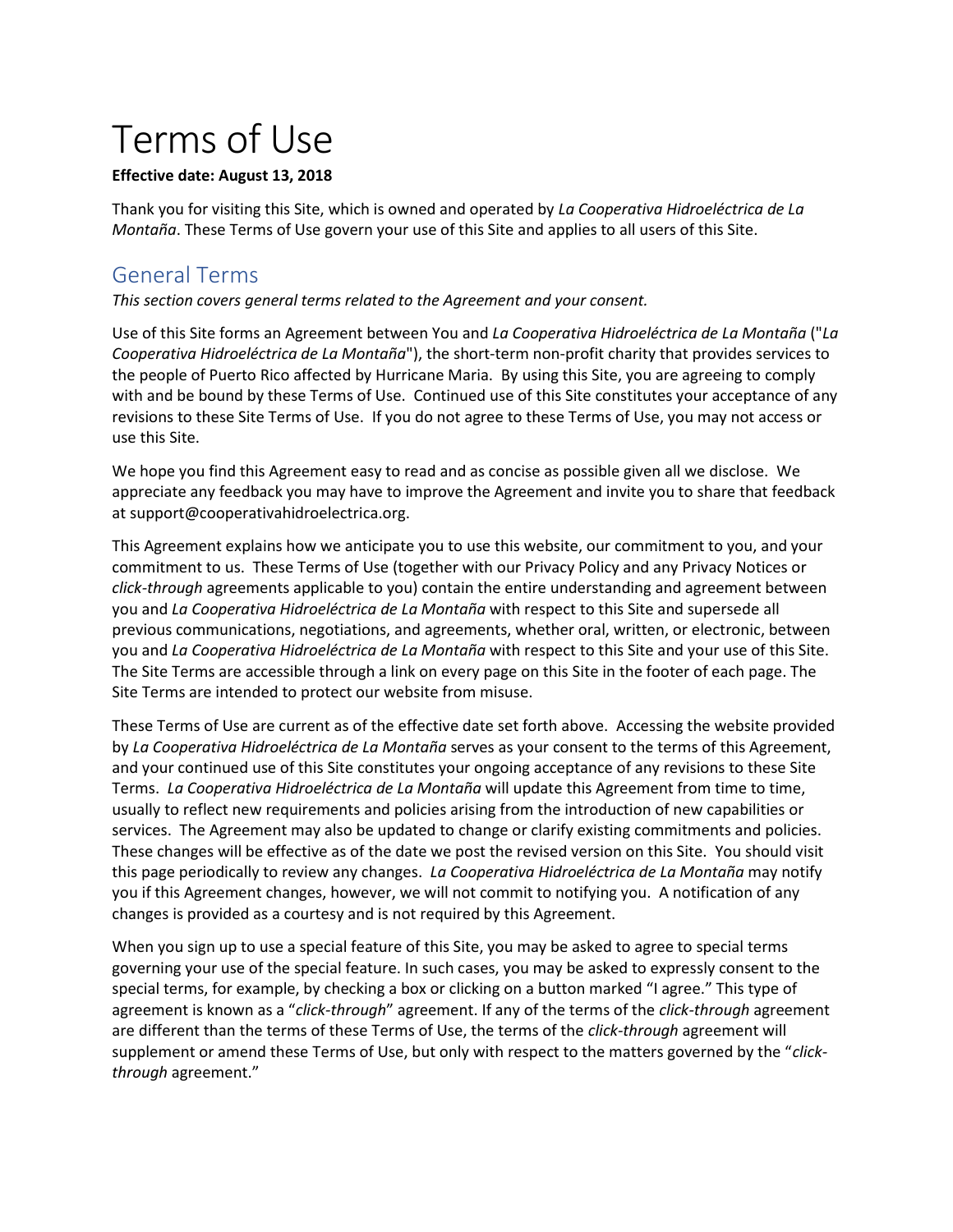# Definitions

*This section defines terms used in this Agreement.*

"Site" means *cooperativahidroelectrica.org* and other Internet sites operated by *La Cooperativa Hidroeléctrica de La Montaña* on which these Terms of Use are posted.

"You" or "your" means the user of this Site, including your authorized representative.

The terms "*La Cooperativa Hidroeléctrica de La Montaña*", "we", "us", and "our" refer to *La Cooperativa Hidroeléctrica de La Montaña*.

The term "Content" refers to all software and code comprising or used to operate this Site, and all text, photographs, images, illustrations, graphics, sound recordings, video and audio-video clips, and other materials available on this Site, including User-Generated Content and Feedback.

The term "User-Generated Content" or "User-Generated Content" means all text, photographs, images, illustrations, graphics, sounds, video and audio-video clips, and other content you post using functionality on this Site that allows you to publicly post that content, communicate with other users, or otherwise engage in social networking activities and that does not constitute "Feedback."

The term "Feedback" refers to all text, photographs, images, illustrations, graphics, sounds, video and audio-video clips, and other content you post on or through this Site that is specifically about how we can improve this Site and the products and services we make available through this Site.

The term "including" means "including, but not limited to."

#### **Jurisdiction**

*This section identifies the jurisdiction for any dispute related to this Agreement.*

This Agreement is governed by and will be enforced in accord with the laws of Puerto Rico and the federal laws of the United States without regard to its conflicts of law provisions. Any action brought against *La Cooperativa Hidroeléctrica de La Montaña* arising out of or relating to this Agreement must be brought to a court of competent jurisdiction in the municipality of San Juan, Puerto Rico, and you consent to the exclusive jurisdiction of such courts and agree to accept service of process issued by such courts. However, we retain the right to bring legal proceedings in any jurisdiction where we believe that infringement of these Terms of Use is taking place or originating.

# Ownership of This Site and Its Content

*This section discloses La Cooperativa Hidroeléctrica de La Montaña owns the Site and its content, while explaining permissible use of Site content.*

This Site, including all its Content are protected under applicable intellectual property and other laws, including without limitation the laws of the United States and other countries. All Content and intellectual property rights therein are the property of *La Cooperativa Hidroeléctrica de La Montaña* or the material is included with the permission of the rights owner and is protected pursuant to applicable copyright and trademark laws.

The presence of any Content on this Site does not constitute a waiver of any right in such Content. You do not acquire ownership rights to any such Content viewed through this Site. Except as otherwise provided herein, none of this Content may be used, copied, reproduced, distributed, republished, downloaded, modified, displayed, posted or transmitted in any form or by any means, including, but not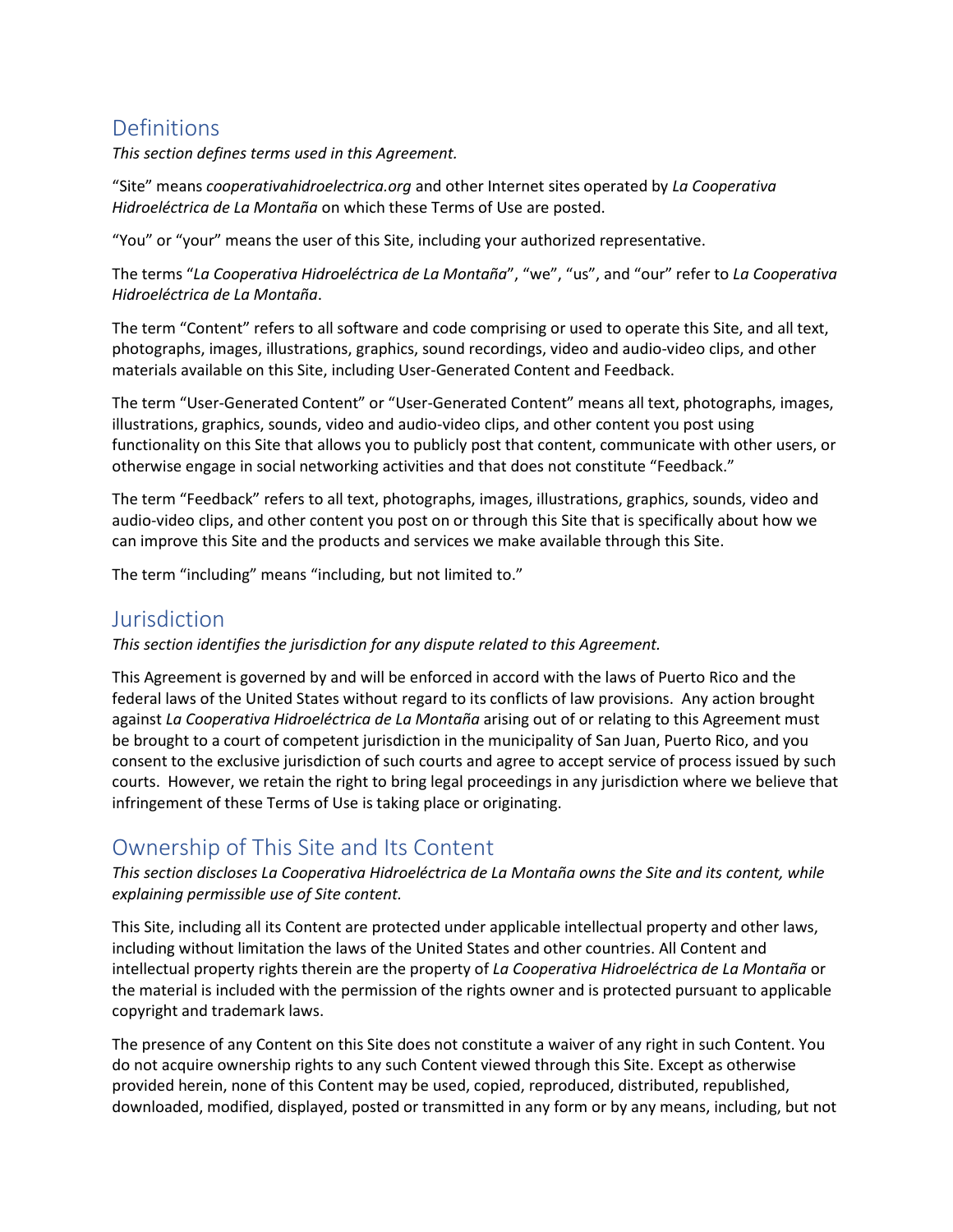limited to, electronic, mechanical, photocopying, recording, or otherwise, without our express prior written permission.

Permission is hereby granted to the extent necessary to lawfully access and use this Site and to display, download, or print portions of this Site on a temporary basis and for your personal, educational, noncommercial use only, if you: do retain all copyright and other proprietary notices contained in the Content; do not modify the Content; and do not copy or post the Content on any network computer or broadcast the Content in any media.

### Modification and Discontinuation

*This section states La Cooperativa Hidroeléctrica de La Montaña can change or remove the Site at its discretion without limitations.*

We reserve the right at any time and from time-to-time to modify, edit, delete, suspend or discontinue, temporarily or permanently this Site (or any portion thereof) and/or the information, materials, products and/or services available through this Site (or any part thereof) with or without notice. You agree that we shall not be liable to you or to any third party for any such modification, editing, deletion, suspension or discontinuance of this Site.

# Trademarks and Service Marks

*This section preserves La Cooperativa Hidroeléctrica de La Montaña's rights to all its Marks in any form.*

*La Cooperativa Hidroeléctrica de La Montaña* names and logos, all product and service names, all graphics, all button icons, and all trademarks, service marks and logos appearing within this Site, unless otherwise noted, are trademarks (whether registered or not), service marks and/or trade dress of *La Cooperativa Hidroeléctrica de La Montaña*. All other trademarks, product names, company names, logos, service marks and/or trade dress mentioned, displayed, cited or otherwise indicated within this Site are the property of their respective owners. You are not authorized to display or use *La Cooperativa Hidroeléctrica de La Montaña*'s Services Marks, use any meta tags or any other 'hidden text' using *La Cooperativa Hidroeléctrica de La Montaña*'s name or trademarks without the express and prior written consent of *La Cooperativa Hidroeléctrica de La Montaña*. The use or misuse of *La Cooperativa Hidroeléctrica de La Montaña* Marks or other trademarks, product names, company names, logos, service marks and/or trade dress or any other materials contained herein, except as permitted herein, is expressly prohibited. You are not authorized to display or use trademarks, product names, company names, logos, service marks and/or trade dress of other owners featured within this Site without the prior written permission of such owners. Quicken® is a registered trademark of Intuit, Inc.

# Intellectual Property and Copyright

*This section explains how to respect the intellectual property of La Cooperativa Hidroeléctrica de La Montaña, how to report copyright infringements and how La Cooperativa Hidroeléctrica de La Montaña will treat input or information you submit to La Cooperativa Hidroeléctrica de La Montaña.*

This entire Site is the copyrighted work of *La Cooperativa Hidroeléctrica de La Montaña*. Unless otherwise specified, no person has permission to copy, display, distribute, republish, or create derivative works from such information in any form.

*La Cooperativa Hidroeléctrica de La Montaña* does not knowingly violate or permit others to violate the copyrights of others. We will promptly remove or disable access to material that we know is infringing or if we become aware of circumstances from which infringing activity is apparent. Our policy is to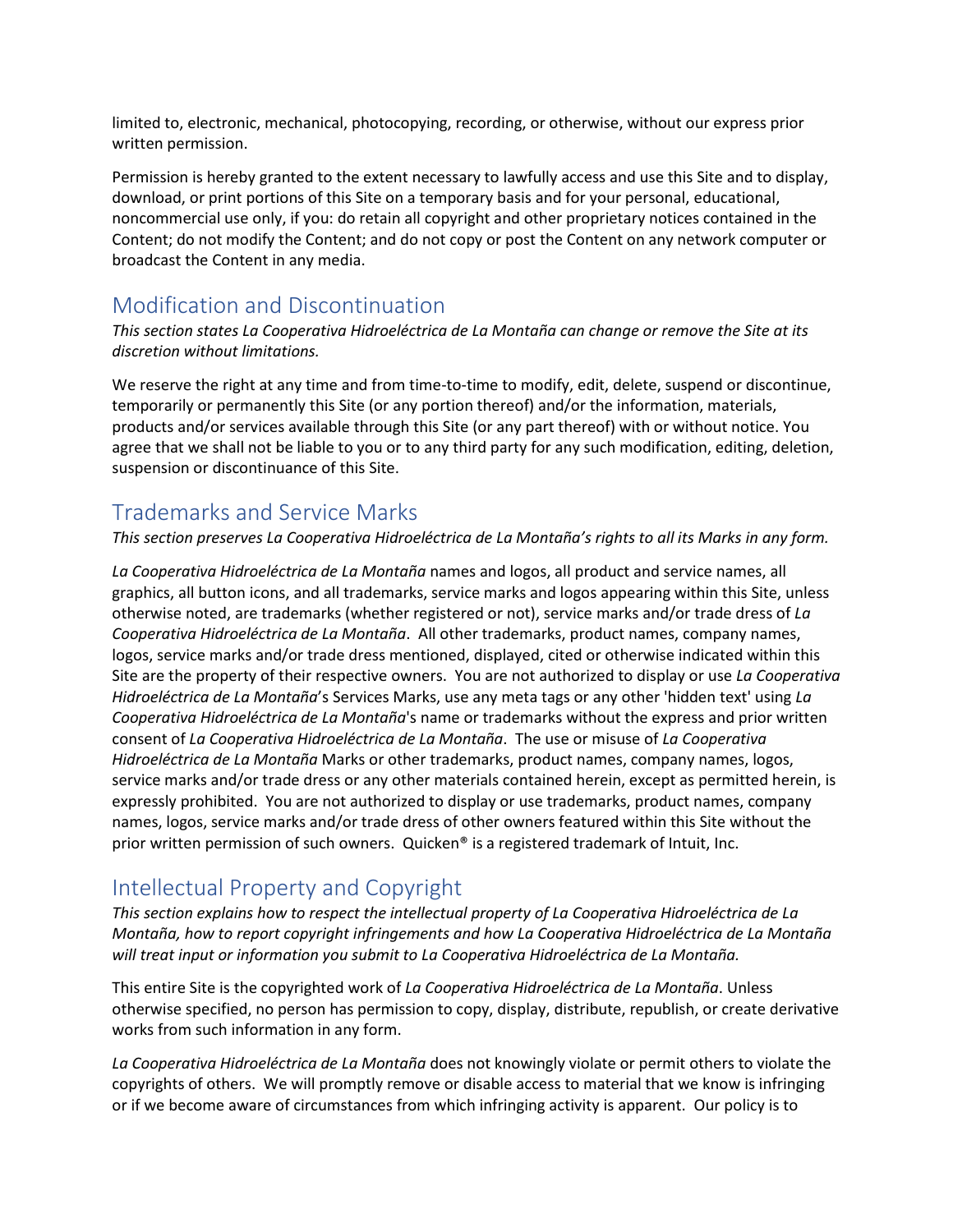respond to notices of alleged infringement that comply with the Digital Millennium Copyright Act of 1998.

If you are requesting removal of content because of a violation of your copyrights, please note that the Digital Millennium Copyright Act (the "DMCA") provides recourse for copyright owners who believe that material appearing on the Internet infringes their rights under U.S. copyright law. If you believe that your own work, or the work of a third party for whom you are authorized to act, is featured on this Site or has been otherwise copied and made available on this Site in a manner that constitute copyright infringement, please notify us immediately. Your notice must be in writing and must include:

- an electronic or physical signature of the copyright owner or of the person authorized to act on behalf of the owner of the copyright interest;
- a description of the copyrighted work that you claim has been infringed;
- a description of where the material that you claim is infringing is located on this Site (including the URL, title and/or item name, if applicable, or other identifying characteristics);
- your name, address, telephone number, and email address, and, if you are not the owner of the copyright, the name of the owner; and
- a written statement by you that you have a good-faith belief that the disputed use is not authorized by the copyright owner, its agent, or the law; and
- a statement by you, made under penalty of perjury, that the above information in your notice is accurate and that you are the copyright owner or authorized to act on the copyright owner's behalf.

Written notice must be sent to:

*La Cooperativa Hidroeléctrica de La Montaña* 26 Calle Betances Utuado, PR 00641

Any notification by a copyright owner or a person authorized to act on its behalf that fails to comply with requirements of the DMCA shall not be considered sufficient notice and shall not be deemed to confer upon us actual knowledge of facts or circumstances from which infringing material or acts are evident.

Anyone who knowingly misrepresents that material is infringing in such a notice will be liable for any damages and any associated costs incurred by *La Cooperativa Hidroeléctrica de La Montaña*.

Unless otherwise stated, *La Cooperativa Hidroeléctrica de La Montaña* does not accept unsolicited ideas, suggestions, or materials relating to development, design, or marketing of its services and products. Any such postings to this Site and electronic mail delivered to *La Cooperativa Hidroeléctrica de La Montaña* will be considered non-confidential and non-proprietary, and will remain, the exclusive property of *La Cooperativa Hidroeléctrica de La Montaña*. *La Cooperativa Hidroeléctrica de La Montaña* may copy, disclose, distribute, incorporate, and otherwise use the item and any information contained therein for any purpose without compensation. Personal information transmitted to us will be treated in accordance with the *La Cooperativa Hidroeléctrica de La Montaña* Privacy Policy.

#### Your Obligations

*This section identifies your responsibilities to La Cooperativa Hidroeléctrica de La Montaña, including responsibility for protecting your account.*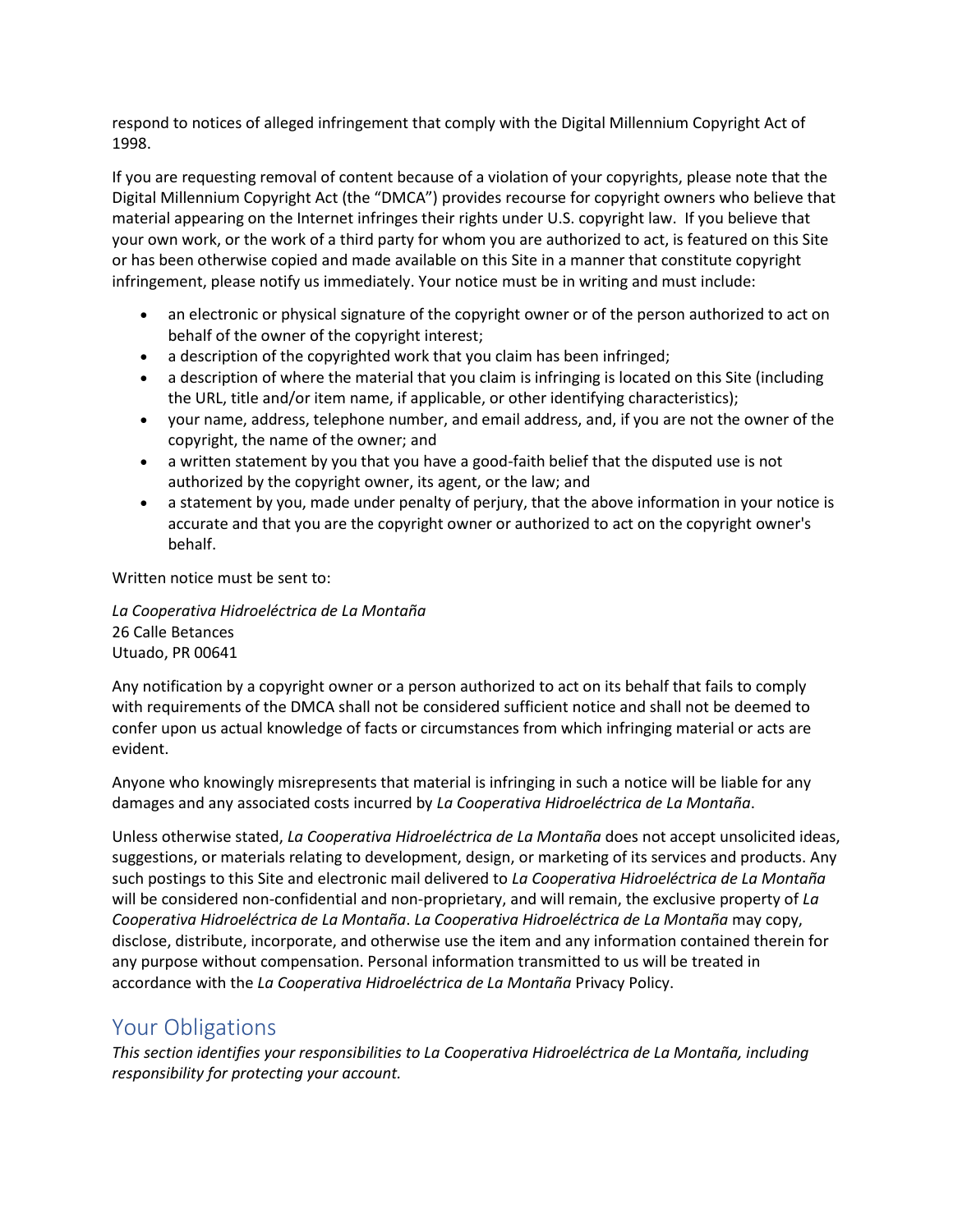In consideration of your use of this Site, you agree that to the extent you provide personal information to *La Cooperativa Hidroeléctrica de La Montaña* it will be true, accurate, current, and complete and that you will update all personal information as necessary. If you are under age 13, you may only use this Site with the permission of a parent or guardian.

To the extent you create an account through this Site, you understand and agree that any account you create, including your username and password, are personal to you and may not be used by anyone else. You are responsible for maintaining the confidentiality of your username and password and are fully responsible for all activities that occur under your username and password by you or by anyone else using your username and password, whether or not authorized by you. You agree to change your password immediately if you believe your password may have been compromised or used without authorization. You also agree to immediately inform us of any apparent breaches of security such as loss, theft or unauthorized disclosure or use of your username or password by contacting us at *apoyo*@*cooperativahidroelectrica.org*. Until we are so notified you will remain liable for any unauthorized use of your account.

You agree to use this Site in a manner consistent with all applicable rules and regulations. You agree not to upload or transmit through this Site any computer viruses, trojan horses, worms or anything else designed to interfere with, interrupt or disrupt the normal operating procedures of a computer. Any unauthorized modification, tampering or change of any information, or any interference with the availability of or access to this Site is strictly prohibited. We reserve all rights and remedies available to us.

We may terminate your Site access to protect your interest or *La Cooperativa Hidroeléctrica de La Montaña*'s interests.

### Prohibited Uses

*This section explains ways you are prohibited from using this Site, including using it for your own commercial use, sending inappropriate emails, providing false information, accessing this Site if not authorized, and improperly using La Cooperativa Hidroeléctrica de La Montaña's name.*

**Personal Use Only:** You will use the Site only for your personal, noncommercial use unless you and *La Cooperativa Hidroeléctrica de La Montaña* have agreed otherwise in writing. Use in connection with policies or accounts with *La Cooperativa Hidroeléctrica de La Montaña* in the name of your business are considered personal use.

**Electronic Mail:** You may not send electronic mail to us that is illegal, obscene, profane, threatening, defamatory, invasive of privacy, infringing of intellectual property rights; or contains harmful code, political campaigning, commercial solicitation, chain letters, or mass mailings; or violates any applicable law, such as the CANSPAM Act.

**Access:** You may not use this Site in any manner that could damage or overburden any *La Cooperativa Hidroeléctrica de La Montaña* equipment or software. You may not use any means of systematic retrieval of data or other content from this Site. You may not obtain, or attempt to obtain, access to any material or information on this Site that is protected by passwords, PIN or required login identification through any means not expressly authorized by *La Cooperativa Hidroeléctrica de La Montaña*. You may not use the login information of another person, unless they specifically authorized you to do so.

**False Information:** You may not intentionally provide any false information when you register for this Site, apply for products or services from *La Cooperativa Hidroeléctrica de La Montaña*, post comments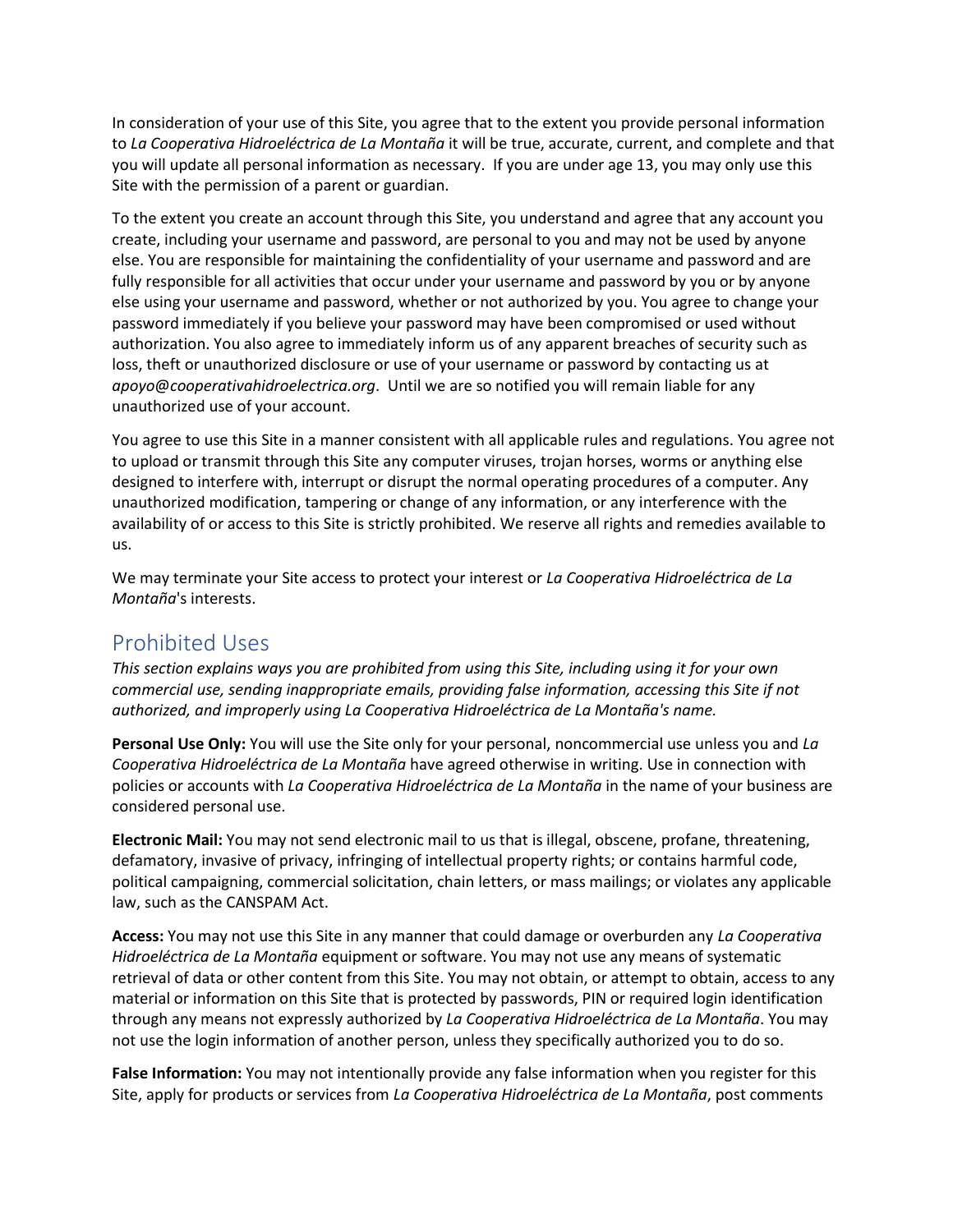on this Site or on *La Cooperativa Hidroeléctrica de La Montaña*-sponsored web pages, or complete your profile.

**Framing:** You may not frame any Site content.

**Links:** You agree to obtain our permission before creating a hyperlink or similar link or connection to this Site.

**Endorsements:** You may not use *La Cooperativa Hidroeléctrica de La Montaña*'s name or trademarks in any way that implies affiliation with, or an endorsement, sponsorship or approval by *La Cooperativa Hidroeléctrica de La Montaña* without express, prior written permission.

### Disclaimer of Warranties and Limitation of Liability

*This section disclaims all warranties and liabilities related to this Site and La Cooperativa Hidroeléctrica de La Montaña services.*

This site and all its content (including User-Generated content) is provided by *La Cooperativa Hidroeléctrica de La Montaña* on an "as is" and "as available" basis.

To the fullest extent permitted by applicable law, *La Cooperativa Hidroeléctrica de La Montaña* and its shareholders, directors, officers, employees, affiliates, subsidiaries, agents and third-party providers shall not be liable for any losses and expenses of any nature no matter the genesis including, without limitation, direct, indirect, general, incidental, punitive, special or consequential damages, loss of use; loss of data; loss caused by a virus; loss of income or profit; loss of or damage to property; claims of third parties; or other losses of any kind or character, resulting from, without limitation, your failure to comply with this agreement, the use of the site or inability to use this site, problems or technical failures with equipment, or any errors or delays in communication or transmission lines, or circumstances beyond *La Cooperativa Hidroeléctrica de La Montaña*'s reasonable control, regardless of the form of action whether in contract, tort (including negligence), even if *La Cooperativa Hidroeléctrica de La Montaña* is expressly advised of the possibility of such damages.

You agree that your use of our services, including accessing this site, is solely at your own risk. To the full extent permissible by applicable law, *La Cooperativa Hidroeléctrica de La Montaña* explicitly disclaims all warranties of any kind, whether express or implied, including but not limited to the implied warranties of merchantability, fitness for a particular purpose, title, non-infringement, security of the Site, that the content of this Site is accurate, complete or current. We do not represent or warrant that this site, its servers, or any transmissions sent from us or through this site will be free of any harmful components, including viruses. You assume total responsibility for establishing such procedures for data back up and virus checking as you consider necessary. We make no warranty that the services will meet your requirements, or that the services will be uninterrupted, timely, secure, or error free; nor do we make any warranty as to the results that may be obtained from the use of the service or as to the accuracy or reliability of any information obtained through the service or that defects in the service will be corrected. We make no warranty regarding any goods or services purchased or obtained through the service or any transactions entered through the service. No advice or information, whether oral or written, obtained by you from us or through the service shall create any warranty not expressly made herein.

*La Cooperativa Hidroeléctrica de La Montaña* does not endorse and is not responsible for statements, advice and opinions made by anyone other than authorized *La Cooperativa Hidroeléctrica de La Montaña* spokespersons. We do not endorse and are not responsible for any statements, advice or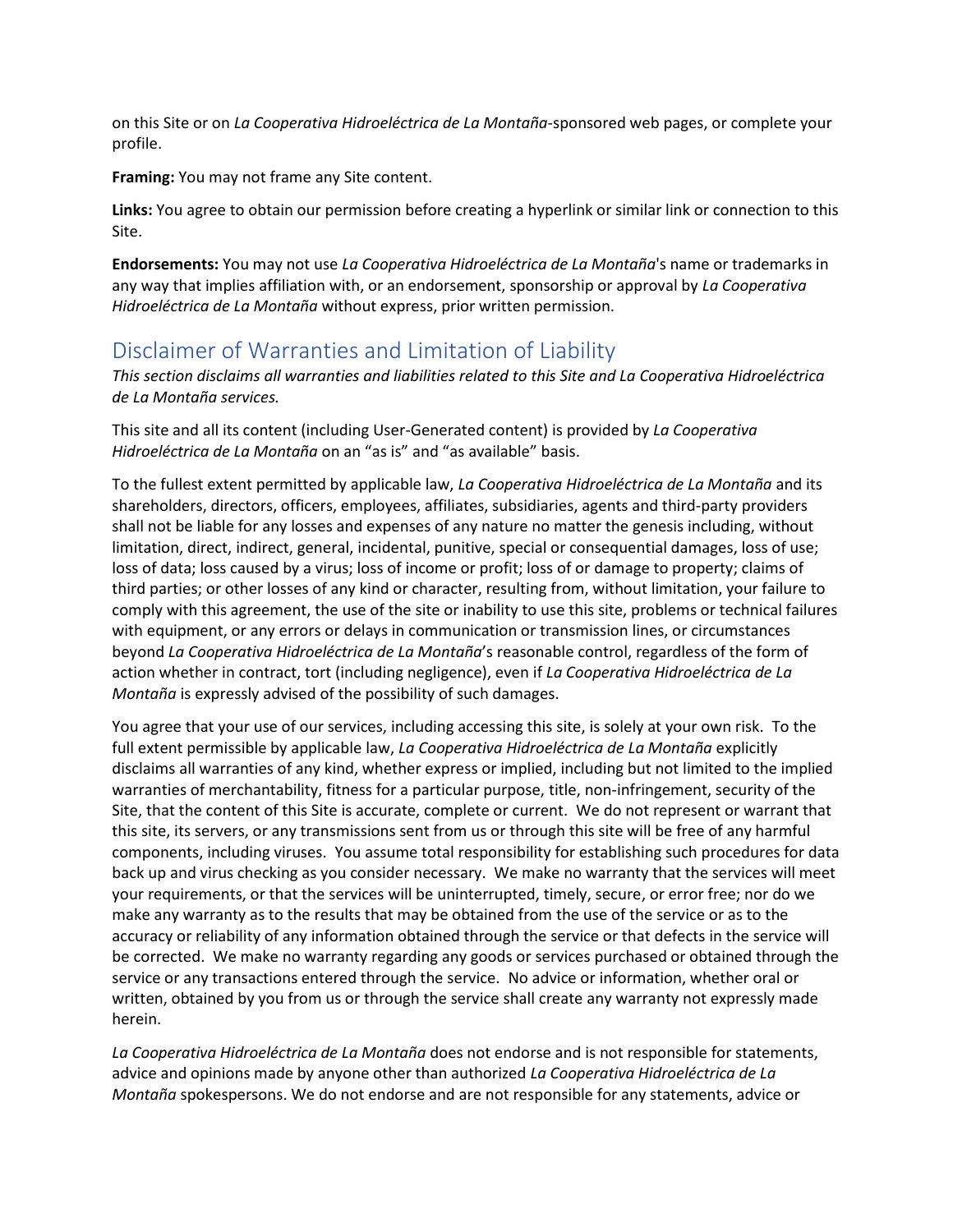opinions contained in User-Generated content and such statements, advice and opinions do not in any way reflect the statements, advice and opinions of *La Cooperativa Hidroeléctrica de La Montaña*. We do not make any representations or warranties against the possibility of deletion, incorrect delivery, or failure to store communications, personalized settings, or other data.

This Site gives you specific legal rights and you may also have other rights in different legal jurisdictions. Some legal jurisdictions do not allow certain kinds of limitations or exclusions of liability, so the limitations and exclusions set out in these Terms of Use may not apply to you. Other jurisdictions allow limitations and exclusions subject to certain conditions. In such a case, the limitations and exclusions set out in these Terms of Use shall apply to the fullest extent permitted by the laws of such applicable jurisdictions. If any part of this limitation on liability is found to be invalid or unenforceable for any reason, then you agree that our entire liability, and your exclusive remedy, and the aggregate liability of the released parties for liabilities that otherwise would have been limited shall not exceed five dollars (\$5.00). Your statutory rights as a consumer or a User of the Site, if any, are not affected by these provisions, and we do not seek to exclude or limit liability for fraudulent misrepresentation.

# Links to Third-Party Websites

*This section explains that La Cooperativa Hidroeléctrica de La Montaña does not control some third parties that are linked from this Site.*

This Site may provide links to other websites operated by third parties. *La Cooperativa Hidroeléctrica de La Montaña* has no control over third-party websites. *La Cooperativa Hidroeléctrica de La Montaña* does not control the privacy or security practices of third parties, or the locations where they process data. *La Cooperativa Hidroeléctrica de La Montaña* is not responsible for the availability of those websites and does not endorse, accept responsibility or accept liability for any content, advertising, services, products, or other materials on or available from such websites. *La Cooperativa Hidroeléctrica de La Montaña* makes no warranties or representations regarding these websites or the products or services offered on them. *La Cooperativa Hidroeléctrica de La Montaña* shall not be responsible or liable, directly or indirectly, for any damage or loss caused or alleged to be caused by or because of the use of or reliance on any content, advertising, services, products, or other materials on or available from such websites. These Terms of Use do not apply to your use of third-party websites; your use of such websites is subject to the terms and policies of the owner of such websites. You should read the terms of use, privacy and security policies of the other sites, as their practices may differ from ours.

# Responsibility for User-Generated Content Posted on or Through This Site

*This section addresses how La Cooperativa Hidroeléctrica de La Montaña: manages contributions to the Site, including postings on this Site. This section also confirms: La Cooperativa Hidroeléctrica de La Montaña does not publish all postings; La Cooperativa Hidroeléctrica de La Montaña may disclose your identity in response to legal actions; and La Cooperativa Hidroeléctrica de La Montaña does not own the content you submit but has a right to a royalty-free license. This section also explains how La Cooperativa Hidroeléctrica de La Montaña may remove User-Generated content.*

Under no circumstances is *La Cooperativa Hidroeléctrica de La Montaña* liable in any way for any User-Generated Content. You are responsible for User-Generated Content that you post and you can be held personally liable for comments that are defamatory, obscene, or libelous, or that violate these Terms of Use, an obligation of confidentiality, or the rights of others. If any part of the User-Generated Content you post is not your original work, it is your responsibility to obtain any necessary permission to post it.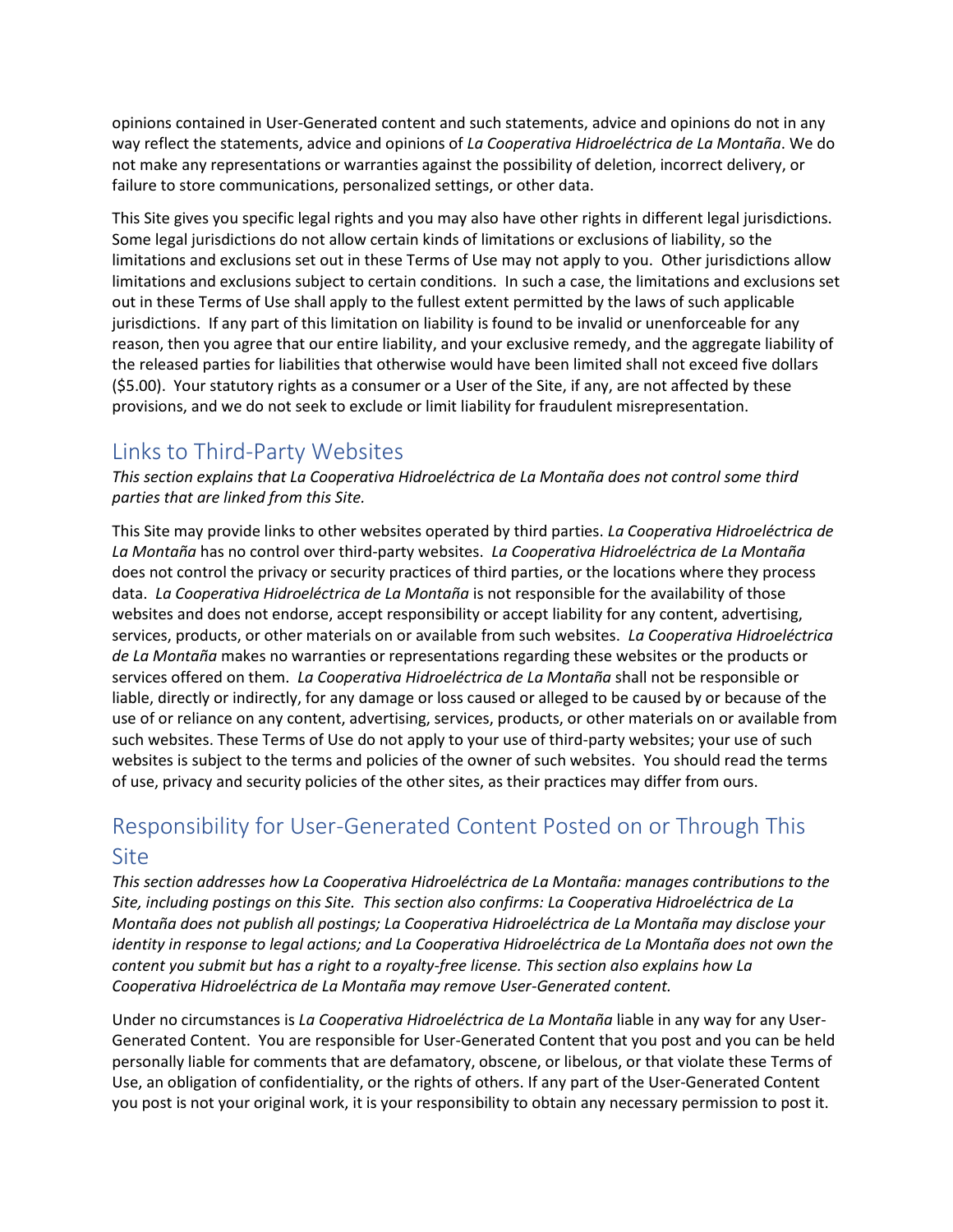We do not control the User-Generated Content posted on or through this Site, therefore, we cannot and do not warrant or guarantee the truthfulness, integrity, suitability, or quality of that User-Generated Content. You also agree and understand that by accessing this Site, you may encounter User-Generated Content that you may consider to be objectionable. We have no responsibility for any User-Generated Content, including without limitation any errors or omissions therein. We are not liable for any loss or damage of any kind you may claim was incurred due to the use of any User-Generated Content posted, emailed, transmitted or otherwise made available on or through this Site. The User-Generated Content posted on or through this Site expresses the personal opinions of the individuals who posted it and does not necessarily reflect the views of *La Cooperativa Hidroeléctrica de La Montaña* or any person or entity associated with *La Cooperativa Hidroeléctrica de La Montaña*.

You own User-Generated Content. We may use your User-Generated Content, but do not have an obligation to use your User-Generated Content. You own the copyright in any original User-Generated Content you post. We do not claim any copyrights in User-Generated Content. However, by using this Site you are granting us and our subsidiaries, affiliates, successors and assigns, a nonexclusive, fully paid, worldwide, perpetual, irrevocable, royalty-free, transferable license (with the right to sublicense through unlimited levels of sublicensees) to use, copy, modify, distribute, publicly display and perform, publish, transmit, remove, retain repurpose, and commercialize User-Generated Content you post in any and all media or form of communication whether now existing or hereafter developed, without obtaining additional consent, without restriction, notification, or attribution, and without compensating you in any way, and to authorize others to do the same. We ask that you not post any User-Generated Content that you do not wish to license to us, including any photographs, videos, confidential information, or product ideas.

By posting a comment on this Site or on *La Cooperativa Hidroeléctrica de La Montaña*-sponsored message boards, discussion forums or other interactive content on third party sites, you agree that *La Cooperativa Hidroeléctrica de La Montaña* may publish your comment in whole, or in part. *La Cooperativa Hidroeléctrica de La Montaña* does not agree to post all comments received. When you submit a posting to *La Cooperativa Hidroeléctrica de La Montaña* on this or other sites, *La Cooperativa Hidroeléctrica de La Montaña* may identify you by: your hometown, and state or country; and your first name, or last name and initial, or an alias that you have provided to us; and other information that does not specifically identify you.

We may disclose and/or remove User-Generated Content. *La Cooperativa Hidroeléctrica de La Montaña* has the right (but does not assume the obligation) to:

- monitor all User-Generated Content;
- require that you avoid certain subjects;
- remove or block any User-Generated Content at any time without notice at our sole and absolute discretion;
- disclose any User-Generated Content and the identity of the user who posted it in response to a subpoena or whenever we believe that disclosure is appropriate to comply with the law or a court order, to prevent or investigate a possible crime or other violation of law, to protect the rights of *La Cooperativa Hidroeléctrica de La Montaña* or others, or to enforce these Terms of Use; and
- terminate your access to and use of this Site, or to modify, edit or block your transmissions thereto in our sole discretion.
- You agree that our exercise of such discretion shall not render us the owners of User-Generated Content you post, and that you will retain ownership thereof as described above.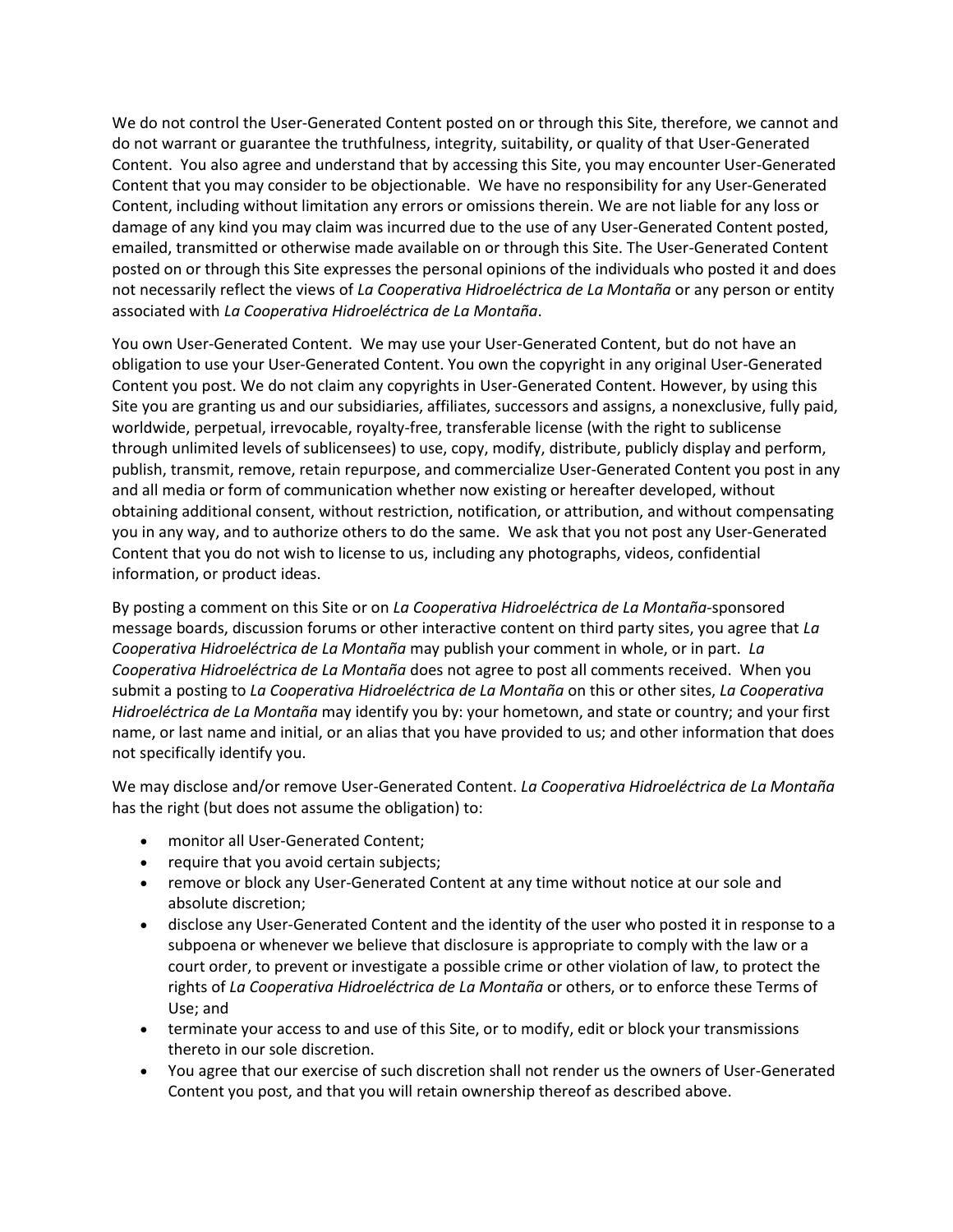You agree to restrictions on the User-Generated Content you share and a condition of these Terms of Use require you do not:

- upload, post, transmit or otherwise make available any User-Generated Content that is unlawful, harmful, hateful, threatening, abusive, harassing, libelous, defamatory, obscene, vulgar, pornographic, profane, racially disparaging, indecent, or invasive of another's privacy;
- any User-Generated Content that constitutes or encourages activity illegal under criminal or civil law;
- any User-Generated Content that is false, misleading, or fraudulent;
- any User-Generated Content that you do not have a right to make available under any law or under contractual or fiduciary relationships (such as inside information or proprietary and confidential information learned or disclosed as part of employment relationships or under nondisclosure agreements);
- any User-Generated Content that violates or infringes upon the rights of others, including User-Generated Content which violates the patent rights, copyrights, trademark rights, privacy rights, publicity rights, trade secret rights, confidentiality rights, contract rights, or any other rights of any individual, living or deceased, or any legal entity;
- any User-Generated Content that contains the image, name or likeness of anyone other than yourself, unless (i) that person is at least eighteen years old and you have first obtained his/her express permission or (ii) that person is under eighteen years old but you are his/her parent or legal guardian;
- any request for or solicitation of any personal or private information from any individual;
- any request for or solicitation of money, goods, or services for private gain;
- any material that contains software viruses or any other computer code, files or programs designed to interrupt, destroy or limit the functionality of any computer software or hardware or telecommunications equipment; or
- any User-Generated Content that contains advertising, promotions or marketing, or which otherwise has a commercial purpose;
- impersonate any person or entity or falsely state or otherwise misrepresent your affiliation with a person or entity; or
- violate any local, state, national or international law, rule or regulation.
- By posting User-Generated Content, you represent and warrant that: you own or otherwise control all the rights to the User-Generated Content and have the right to grant the license set forth in these Terms of Use; the User-Generated Content is accurate; and you have read and understood—and your User-Generated Content fully complies with—these Terms of Use and applicable laws and will not cause injury to any person or entity.

You can request removal of objectionable User-Generated Content by contacting *La Cooperativa Hidroeléctrica de La Montaña* at *apoyo*@*cooperativahidroelectrica.org*. We will review all such requests and will remove User-Generated Content that we determine should be removed, in our sole discretion and in accordance with these Terms of Use and applicable law. Please be aware, however, that if the User-Generated Content has already been distributed to other websites or published in other media, we will not be able to recapture and delete it. Also, a back-up or residual copy of the User-Generated Content we remove from this Site may remain on back-up servers.

# Your Feedback

*This section provides La Cooperativa Hidroeléctrica de La Montaña with certain rights to use your feedback.*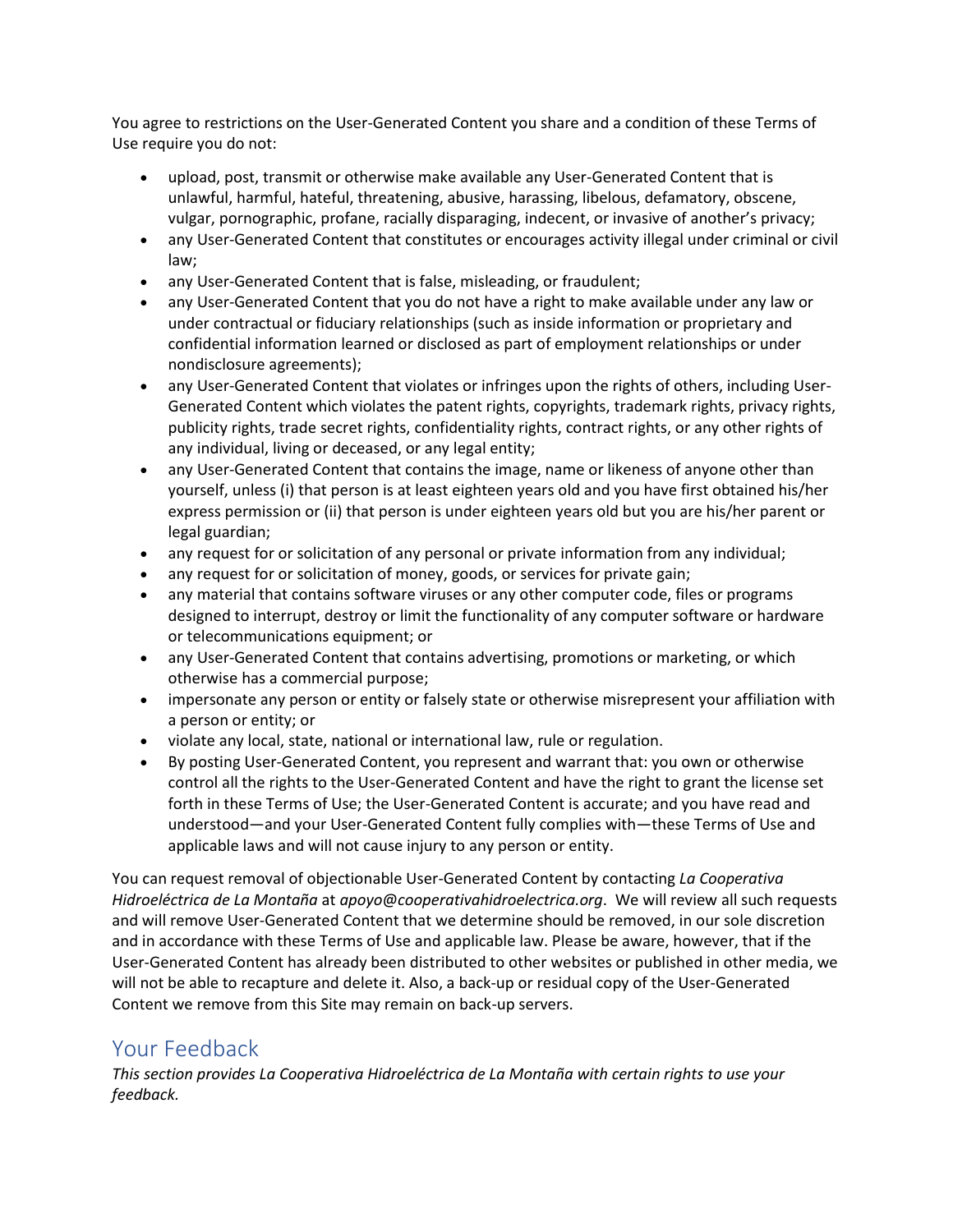Although we do not claim ownership of User-Generated Content you post using this Site, the Feedback you provide to us through this Site will be and remain our exclusive property. Your submission of Feedback will constitute an assignment to us of all worldwide rights, title and interests in your Feedback, including all copyrights and other intellectual property rights in your Feedback. We will be entitled to reduce to practice, exploit, make, use, copy, disclose, display or perform publicly, distribute, improve and modify any Feedback you submit for any purpose whatsoever, without restriction and without compensating you in any way. We ask that you not send us any Feedback that you do not wish to assign to us.

### Waiver

#### *This section identifies what constitutes a valid waiver of this Agreement.*

Any delay or omission by *La Cooperativa Hidroeléctrica de La Montaña* to exercise any rights under these Site Terms or the Agreement shall not be construed to waive any rights. Our failure at any time to require performance of any provision of these Terms of Use or to exercise any right provided for herein will not be deemed a waiver of such provision or such right. All waivers must be in writing and signed by an Officer of *La Cooperativa Hidroeléctrica de La Montaña*. Unless the written waiver contains an express statement to the contrary, no waiver by of any breach of any provision of these Terms of Use or of any right provided for herein will be construed as a waiver of any continuing or succeeding breach of such provision, a waiver of the provision itself, or a waiver of any right under these Terms of Use.

# *La Cooperativa Hidroeléctrica de La Montaña* Privacy Policy

*This section confirms your agreement to the Privacy Policy and where you can find the Privacy Policy.*

By agreeing to these Terms of Use, you also agree to the terms of our Privacy Policy, which is expressly incorporated herein. Before using this Site, please carefully review our Privacy Policy, which can be found at https://www.*[cooperativahidroelectrica.org](https://www.hover.com/privacy)*/privacy. All information provided to us due to your use of this Site will be handled in accordance with our Privacy Policy. Your agreement with us concerning the treatment of information we collect about you under this Agreement is detailed in the terms of *La Cooperativa Hidroeléctrica de La Montaña*'s privacy policy, which can be found at https://www.*[cooperativahidroelectrica.org](https://www.hover.com/privacy)*/privacy. To the extent there may be inconsistencies between these Terms of Use and our Privacy Policy, these Terms of Use control.

# Additional Disclosures

*This section provides legal disclosures about the content on cooperativahidroelectrica.org. You accept delivery of the following disclosures that relate to information at this Site.*

**Organization Identification:** The products and services offered on this Site are provided by *La Cooperativa Hidroeléctrica de La Montaña*.

**Section Headings:** The section titles, the italicized explanations, the section headings, the subsection headings are provided to assist in document organization or readability, and are not part of the agreement and are not to be used in interpreting the terms of the agreement.

**Computer Requirements:** To use this Site, you must have a computer device equipped with a communication device that permits connecting to the Internet. You are responsible for the selection, installation, maintenance, and operation of your computer and software. We are not responsible for any errors, failures, or malfunctions of your computer or software. You are responsible for ensuring that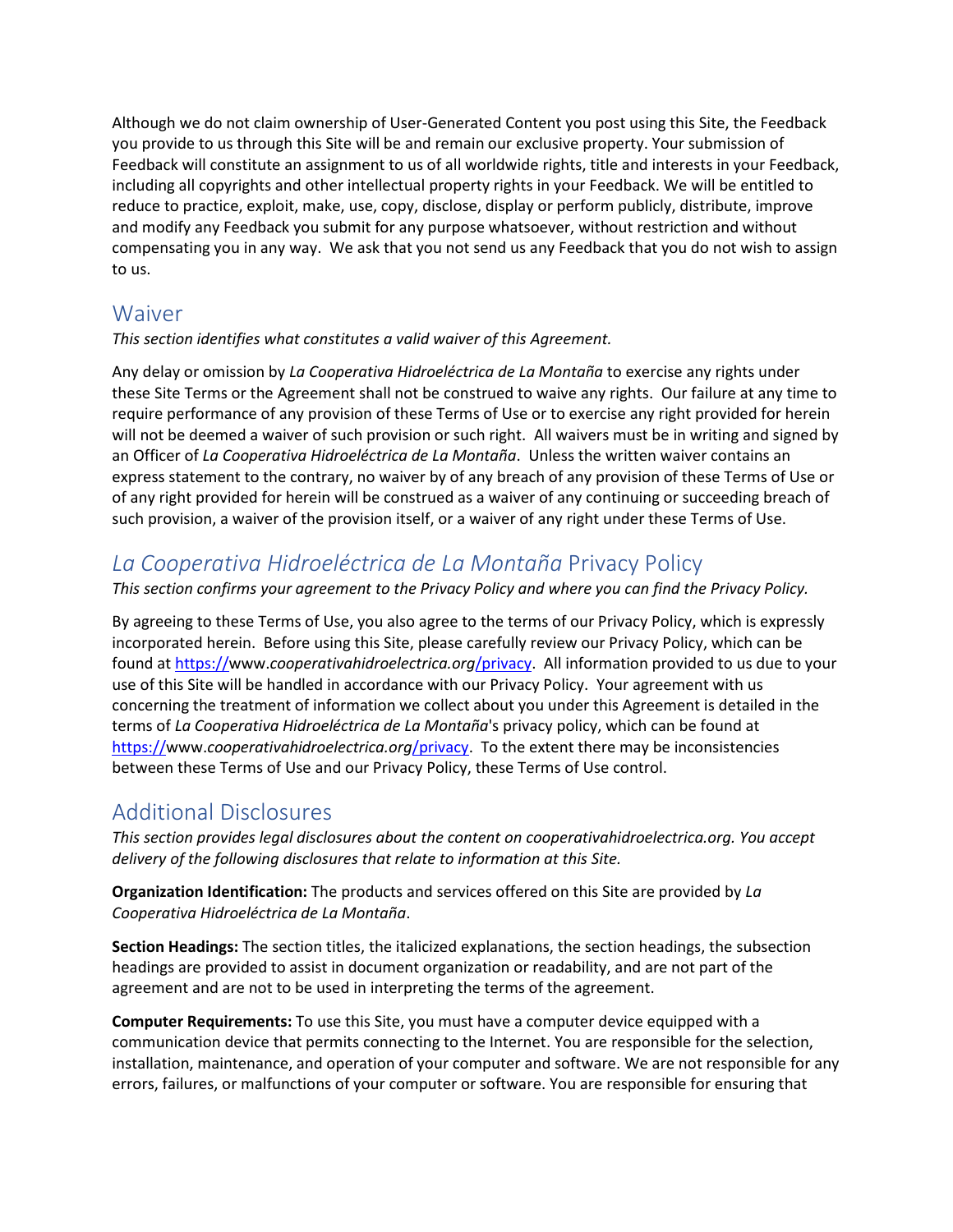your computer and software are compatible with our Site. We reserve the right to change the system requirements for using this Site.

**Suggestions:** Suggestions and offers on this Site are not recommendations, unless expressly identified as such, and may not be appropriate for all users, even where the Site indicates that users like you have purchased the product.

**PATRIOT Act:** Federal law may require *La Cooperativa Hidroeléctrica de La Montaña* to obtain, and in certain other circumstances, verify and record your name, address, date of birth and other information that will allow us to identify you in certain other circumstances.

**Foreign Jurisdictions:** *La Cooperativa Hidroeléctrica de La Montaña* products and services are available only in those jurisdictions where *La Cooperativa Hidroeléctrica de La Montaña* is authorized or permitted by local law to promote or sell them.

### Severability and Survivability

*This section helps maintain the integrity of the Agreement and identifies sections that endure after termination of the Agreement.*

If any provision of these Terms of Use is held by a court of competent jurisdiction to be contrary to law, void or unenforceable, such provision will be changed and interpreted to best accomplish the objectives of the original provision to the fullest extent allowed by law and the remaining provisions of these Terms of Use will remain in full force and effect. Certain provisions of this Agreement by their nature shall continue in full force and effect after termination, including authorizations you have granted, the Disclaimer of Warranties and Limitation of Liability, and Jurisdiction.

### Telephonic Communication

*This section grants La Cooperativa Hidroeléctrica de La Montaña permission to contact you at the phone numbers you provide.*

You authorize *La Cooperativa Hidroeléctrica de La Montaña* to contact you at the telephone numbers you provided in an online form or in your profile. We may contact you by telephone, including your cellular phone, when we have important information to convey to you. We may contact you via a voice call and/or text message. To revoke this authorization, you may edit your profile by removing telephone numbers which you do not want us to use by e-mailing at *apoyo*@*cooperativahidroelectrica.org*.

### Contact Information

*This section provides and requires shared contact information.*

If you need to reach *La Cooperativa Hidroeléctrica de La Montaña*, you may contact us at;

*La Cooperativa Hidroeléctrica de La Montaña* 26 Calle Betances Utuado, PR 00641 Telephone: +1.786.485.5005 e-mail: *apoyo*@*cooperativahidroelectrica.org*

Maintaining accurate and current contact and billing information is a requirement for our business relationship. *La Cooperativa Hidroeléctrica de La Montaña* needs to be able to contact you easily and quickly. If you have a business relationship with *La Cooperativa Hidroeléctrica de La Montaña* you are